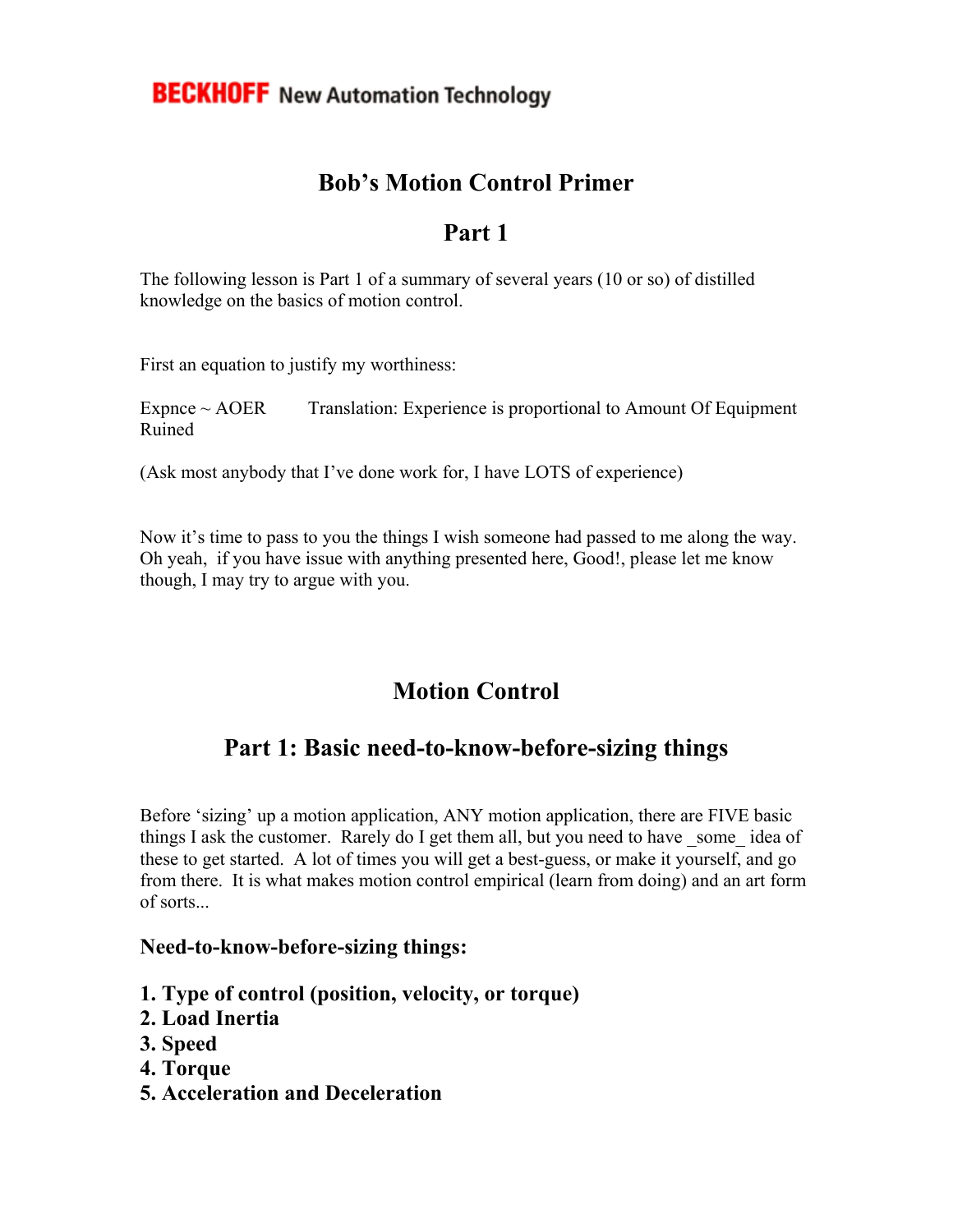## **BECKHOFF** New Automation Technology

Let's address these one at a time.

#### **1. Type of control (position, velocity, or torque):**

This is first because it is the easiest to think through (but surprisingly, not always obvious).

Position control: Are you *mostly* starting and stopping something on a dime?

 Velocity control: Are you *mostly* running something at a certain, even varying, speed?

 Torque control: Are you *always* trying to pull on something with a certain tension?

There you go, obvious huh? Well torque is, but you would be surprised how many applications fall between the lines of position and velocity. Do they mutually exclude each other? No. But if you think in terms of *mostly,* that will help. Which is more important?

<Rant on>

Oh yeah, a lot of people will try to use velocity control when torque control is the way to go. Example is a web where you have to keep a certain tension on a material through a process. It could be paper, some kind of cloth, tin foil. It is true that you can do this by controlling the speeds of the individual axes, but, without going into the math, it is a 'squared' relationship. TWO times the velocity will result in FOUR times the tension. Yikes! Torque and tension are one to one – much easier to control. I always steer people from doing tension control by velocity. <Rant off>

#### **2. Load Inertia:**

Load inertia is next on my list for a reason: it is surprisingly the biggie, and the one 'parameter' that gets scoffed at right away. Suffice it to say, it is a pain to figure out.

Buuut, a good mechanical design engineer can tell you what you are coupling to.

First some semantics: Inertia is represented by the capital letter 'J' ('I' was taken by the EE's, of which, I am one).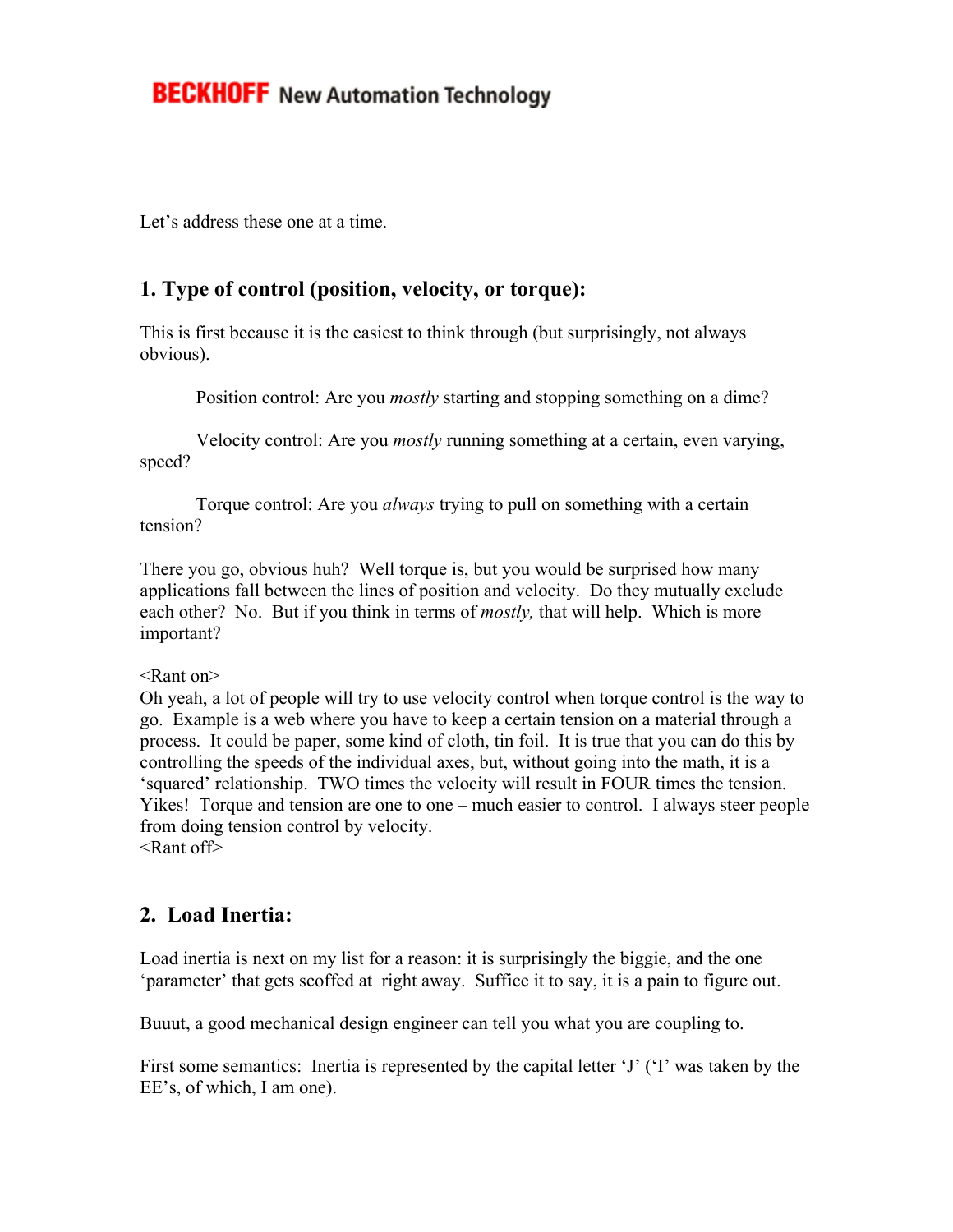### **BECKHOFF** New Automation Technology

 $J =$  Load Inertia (the mechanical resistance to change in velocity of the 'load') Jr = Rotor Inertia (the inertia of the motor rotor, always something you can look up by the motor manufacturer)

So let reveal two general rules of thumb:

First: for **Position** control you want an 'inertia ratio' of less than 10 (**IR < 10**).

 $IR = Iload / Irotor$ 

 $IR = Inertia Ratio$  Jload = the Inertia of the coupled load Jrotor = the Inertia of the motor rotor

The load inertia, Jload, can be tricky as it must be calculated (just algebra though). It goes beyond the scope of this document to review, but a good controls manufacturer can assist and there are many resources on the Internet. I myself have a spreadsheet I developed and use to calculate 'inertial loads', and I always calculate inertia with two different programs - or one program and by hand (pencil and paper) to spot mistakes and inconsistencies.

So why is this important? Imagine you have a large stone wheel - lot's of inertia (a resistance to a change in velocity), then imagine you have this little guy, and this little guy is trying to move or rotate that big stone wheel. He's in for a workout just to make it move, let alone trying to repeatedly start it and stop it.

The same is true for motors. It is the motor rotor that is the guy trying to get that load going. And for position control, that means starting and stopping. That motor has accelerate and decelerate that load. So for a quick peek into things, the inertia of each end tells us a lot. The bigger the motor rotor, the more magnets and electronics there are to move it (and a load) around.

And the second 'general rule of thumb' for inertia ratios.

Second: for **Velocity** (Speed) and **Torque** control an Inertia Ratio can be as much as 50 (**IR < 50**).

In other words velocity or torque control is more forgiving because you are not continually trying to start and stop something.

O.K. time to move on to the third thing you need-to-know-before-sizing: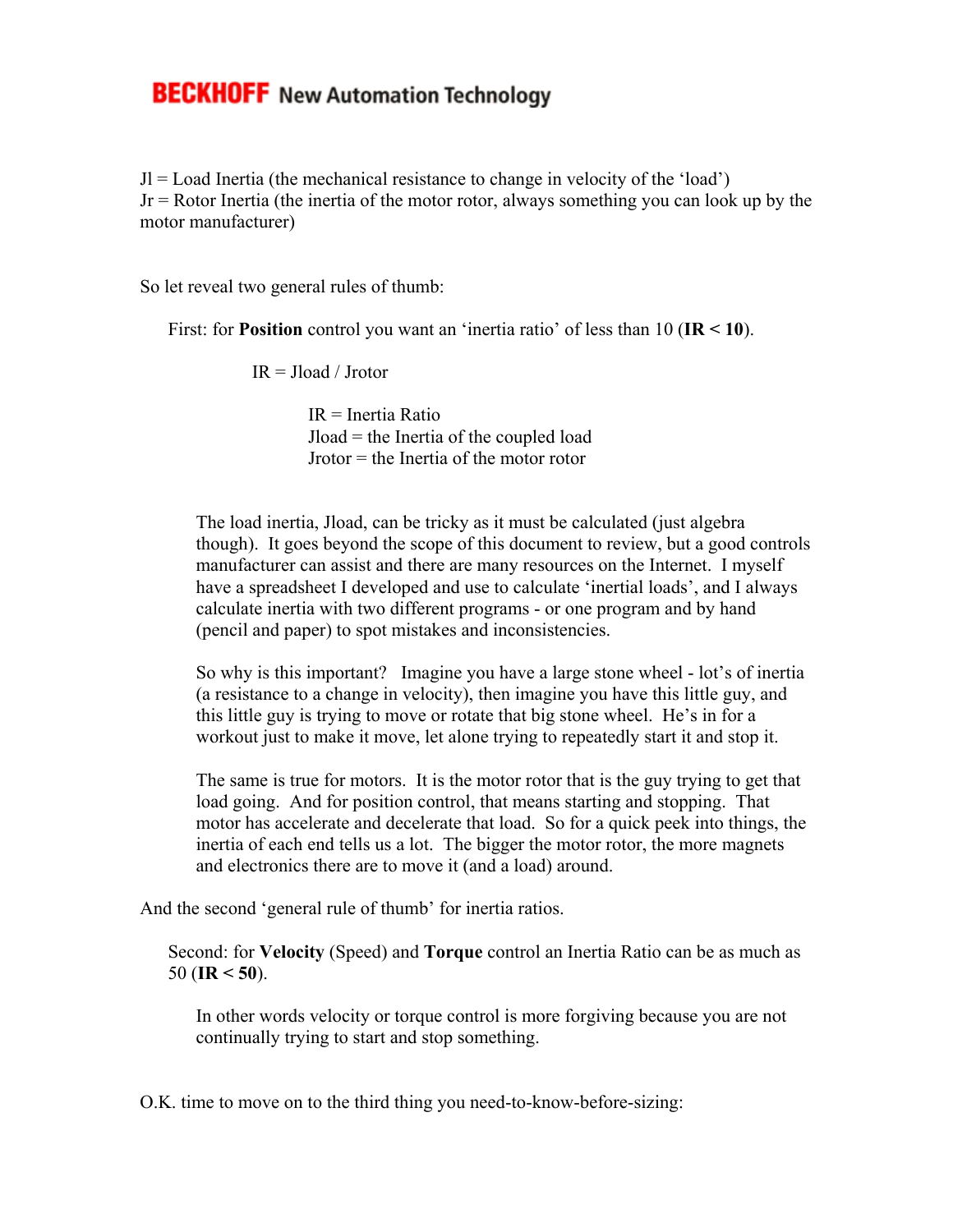### **3. Speed**

Now this just makes sense, you need to know how fast your machine is going to work right? This is usually a 'max speed' of the process. You may have noticed already in a motor/drive 'torque curve' the main axis of the graph is the speed axis. And you will also notice that ALL motors, even your automobiles, have a point where the available torque at a certain speed really drops off. Ah ha! DON'T try to guess at this one, find out, and give yourself some headroom.

#### **4. Torque**

Torque comes from a Latin verb meaning 'to twist'. It's one of my favorite units (I'm a geek) because it is something you can visualize. The units are usually in lbft or Nm. You can think about it as trying to rotate something a certain distance away from the axis center. Consider loosening a lug nut on your car tire. A short wrench won't get you far. You need leverage that comes from being away from the 'axis of rotation'.

Enough about that.

I will say I usually get a value for torque from a user. Most of the time the torque needed at max speed. Looking at a motor rating this is called 'rated torque'. For classic brushless DC servo motors the 'rated torque' will always be less than 'max torque', as a brushless DC servo motor torque curve always slopes downward. Rated torque tends to be given at some nice round number of speed (like 5000rpm) before the torque drops off the map. Max torque is at zero speed, or 'locked rotor' as it is sometimes called. The torque curve for brushless DC servo motors s is really almost a straight line sloping downward from zero. Other motors have very different and much less linear curves and require more attention.

### **5. Acceleration and Deceleration**

For position control as long as you keep your promise of an IR<10 your motor will usually be fine. But, what about the drive? It must supply (and dissipate) the electrical energy and transform electrical energy from the source into something the motor can use. In a nutshell, heat. Can the drive handle the getting rid of the heat. This is the essence of drive sizing. So we usually use a power unit such as Watts or Horsepower. Handling the power required to drive something means getting rid of the heat.